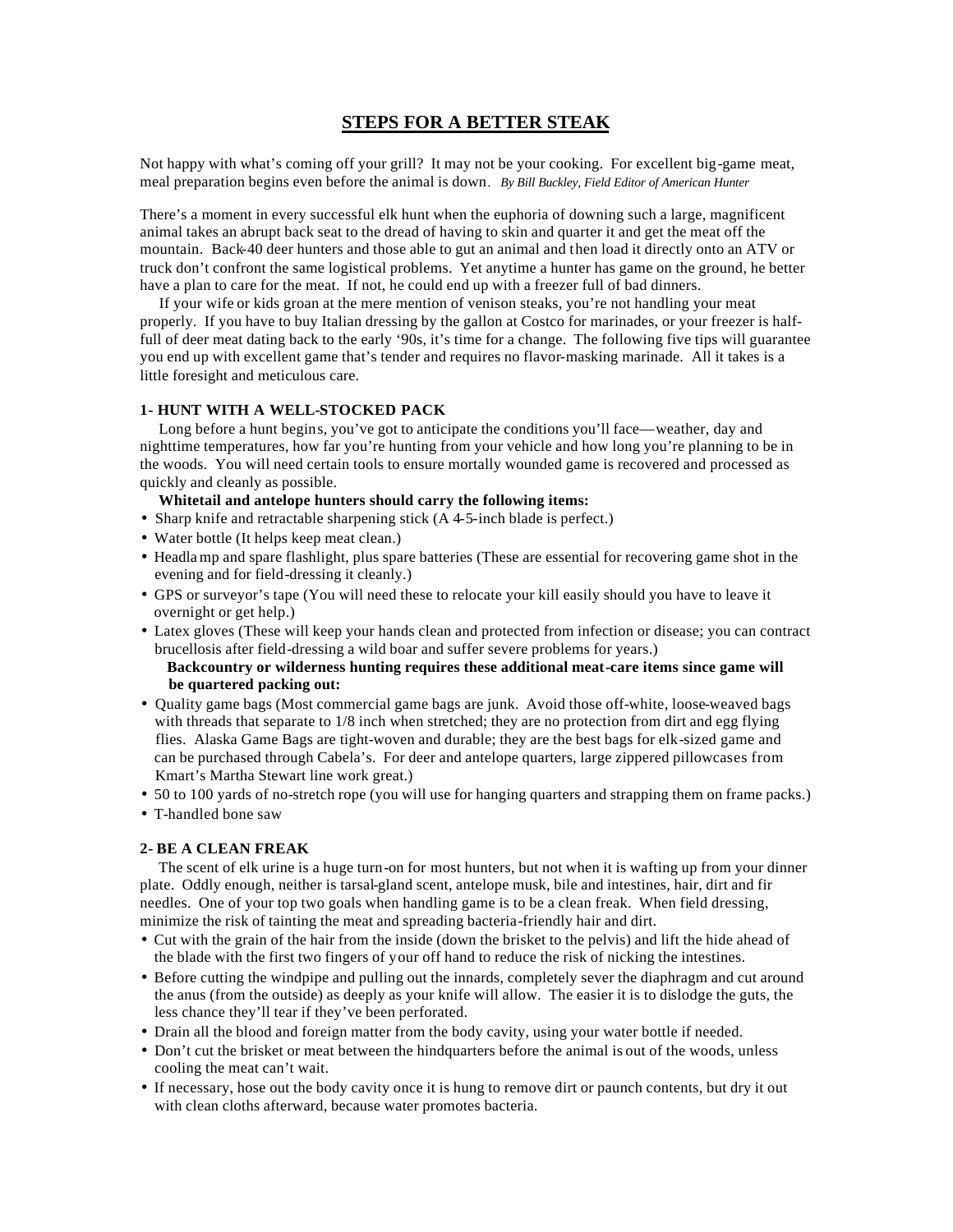Skinning and quartering require far more diligence since the meat will be exposed on all sides. Be meticulous about plucking off any loose hairs, bark and dirt before you place meat in game bags. Let your nose be your guide. Many elk steaks no doubt reek because they've contacted urine-soaked belly hair. Clean it off immediately. You can prevent this by handling fur as little as possible and by smelling your hands frequently. If you smell anything remotely suspicious, and on an elk or antelope that is no hard task, rinse your hands with water from your bottle and wipe them dry on clean clothing; also, keep your knife free of musk or intestinal matter. Be sure to smell every inch of meat before bagging it. If you detect a funky odor, removing the affected fascia normally solves the problem. Clean, fresh meat should smell sweet, so don't be afraid to bloody your nose seeking out any spots that aren't.

 **A word of caution:** Don't go overboard when boning out meat. The more cuts you make, the more surface area you expose to foreign matter and the more it will dry out while curing. Cutting meat across the grain prior to rigomortis shortens the meat fibers, resulting in tougher steaks. Femurs and shoulder blades don't weigh much so keep the quarters as big and whole as is manageable for packing out.

#### **3- THINK COOL, ESPECIALLY WHEN IT'S HOT**

More critical than keeping meat clean is cooling it to avoid spoilage, because whereas dirt and hair can be wiped off at home, soured meat is irreversible. That's why on large, bulky animals like elk and moose, nothing beats skinning and quartering for rapid cooling. Without insulating hide and fur, and with more surface area to dissipate heat, this is your best option under most conditions—and the only one in hot weather.

 Even game that is as small as an antelope benefits from skinning and quartering. Antelope meat is something you either love or hate, and if you hate it, it is probably from soured meat. Hunting them is usually a warm-weather pursuit, so if you're going to gut an antelope in 70-plus degree weather, throw it in the back of a sun-baked truck bed, then drive around for a couple hours looking for your buddy's goat, Well what do you expect? In contrast, quarters placed in bags and laid on sagebrush tops as they're removed from the carcass, even with only a mild breeze are cool to the touch in a half-hour.

 In other words, let common sense guide you. In warm weather, which describes most Western bow seasons, don't leave camp without game bags in your hunting pack. Gutting an elk, then returning miles to camp for meat-care tools, is flat-out stupid. First, it's a waste of energy; second it's likely a waste of meat. As you remove and bag each quarter, lay in the shade (the north side of thick timber will be shaded and cool most of the day) on top of a dreadfall or cut boughs to allow for maximum air circulation.

#### **Cooler temperatures make meat care much easier, but in any event here are the rules you should follow:**

- Quarters should be cool to the touch before placing them in a backpack or storage container for any length of time. Once in camp, hang meat in shade. As long as nighttime temperatures hit the 30s, it will keep for days.
- Don't place the meat in water to cool it down; again water causes bacteria, reducing the time you can age the meat. Similarly, letting meat sit in a cooler, swimming in blood, also promotes bacteria.
- If the meat gets wet from rain or snow, dry it off as soon as possible.
- Never wait till morning to recover a mortally wounded animal unless you keep bumping it while blood trailing; even in freezing weather, a deer can spoil if not field-dressed.

#### **4- MEAT IMPROVES WITH AGE**

If you don't butcher game, get the meat to a processor quickly so it can begin curing in a controlled environment. Otherwise, you've got to find the coolest, most temperature-regulated place at your disposal. Garages are great for hanging game and protecting from scavengers. As long as it's cold enough, you can keep the meat there until butchering. If able, store quarters in a refrigerator with the temperature dialed way down. Regardless of where you do it, here are some general guidelines recommended: